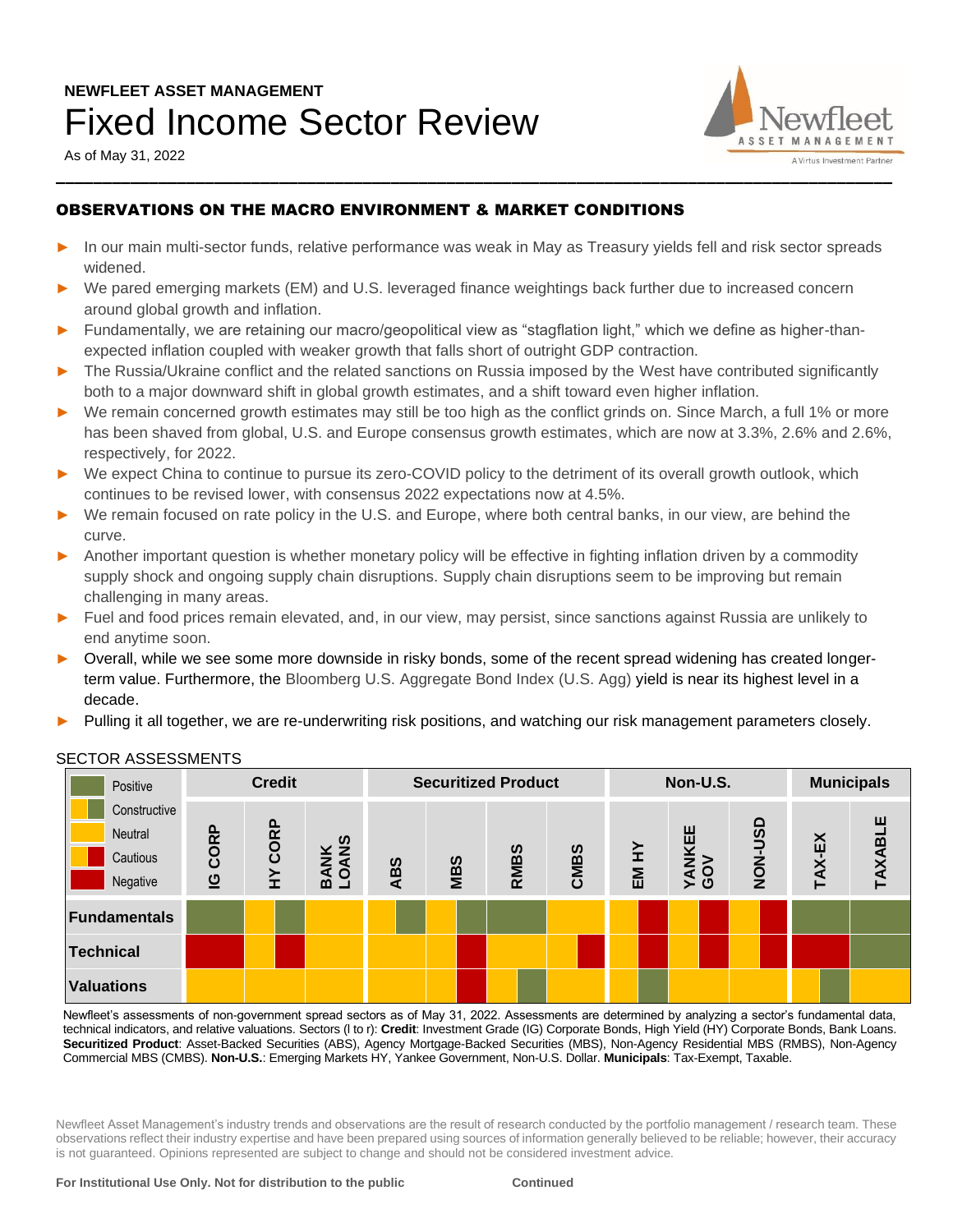#### **Investment Grade Corporate Bonds**

- May started off ugly, with spreads peaking at a post-COVID high of 147 bps on May 20th before a 19-bps rally in the final six trading days of the month brought spreads and yields back from YTD highs. At 129 bps, spreads are 15 bps higher than the five-year average.
- The new issue market slowed in May with \$108 billion of gross issuance, but just \$10.5 billion of net issuance (down 76% year-over-year). With yields at ten-year highs and cold investor reception for new issues, the market took a breather towards the end of the month that allowed the rally to take place. However, we do not expect this to last, as we anticipate some large deal potential in June.
- A volatile earnings season concluded with aggregate numbers that were positive, though forward visibility is becoming more challenging.

#### **High Yield Corporate Bonds**

- After reaching yields in mid-May not seen since late 2020, higher-quality high yield led the rally as BBs finished the month with a positive total return of 1.54%. Lower rated companies lagged, with Bs finishing with a return of -0.63% and CCCs at -2.83%.
- Another paltry month of issuance coupled with a jump in rising stars offset outflows and created a supply shortfall of \$35.5 billion.
- While our cash balance remains elevated entering June, we plan to continue to add opportunistically to higher-quality paper given our overall risk profile.

#### **Bank Loans**

- The loan market was down 2.56% in May, posting the third worst month since the Great Financial Crisis, only behind March 2020 (down 12.37%) and August 2011 (down 4.41%). Increasing recessionary concerns spurred by both persistent inflation and the impact of higher interest rates on borrowers made its way into the loan space.
- Downgrades exceeded upgrades in the month, with inflation and supply chain pressures the driving factors behind nearly 30% of the downward rating actions. This put the rolling 3-month average of downgrades to upgrades at 1:1. For context, the ratio has averaged 1.4 downgrades to 1 upgrade for the (normalized) period of January 2010 to December 2019.
- We will look to selectively take advantage of the upcoming primary issuance market, which we expect will come with wide spreads and new issue price concessions.

#### **Securitized Product**

- Total returns were positive this month, driven by the rally in Treasury rates. Securitized product spreads firmed up in general during the last week of the month as a settling rates curve and wider spread product nudged investors to put money to work.
- We are still very positive on the U.S. consumer and housing fundamentals, which are driving our investment thesis and overweight to both sectors. We are currently booking yields in the 4% to 5% range for short average life investment grade assets.
- We see value in select high quality CMBS offerings as spreads widened in May.

#### **Emerging Market Debt**

- Emerging markets debt (EMD) rose by 0.19% in May, bringing the year-to-date total return to -14.07%. The slight bounce was, again, less than that of the U.S. Agg, which rose by 0.64% in May to bring its YTD total return to -8.92%.
- Given the moderation in the downward move in financial markets, some value has opened up. This, combined with our low level of EM exposure, has induced us to start looking for bargains.